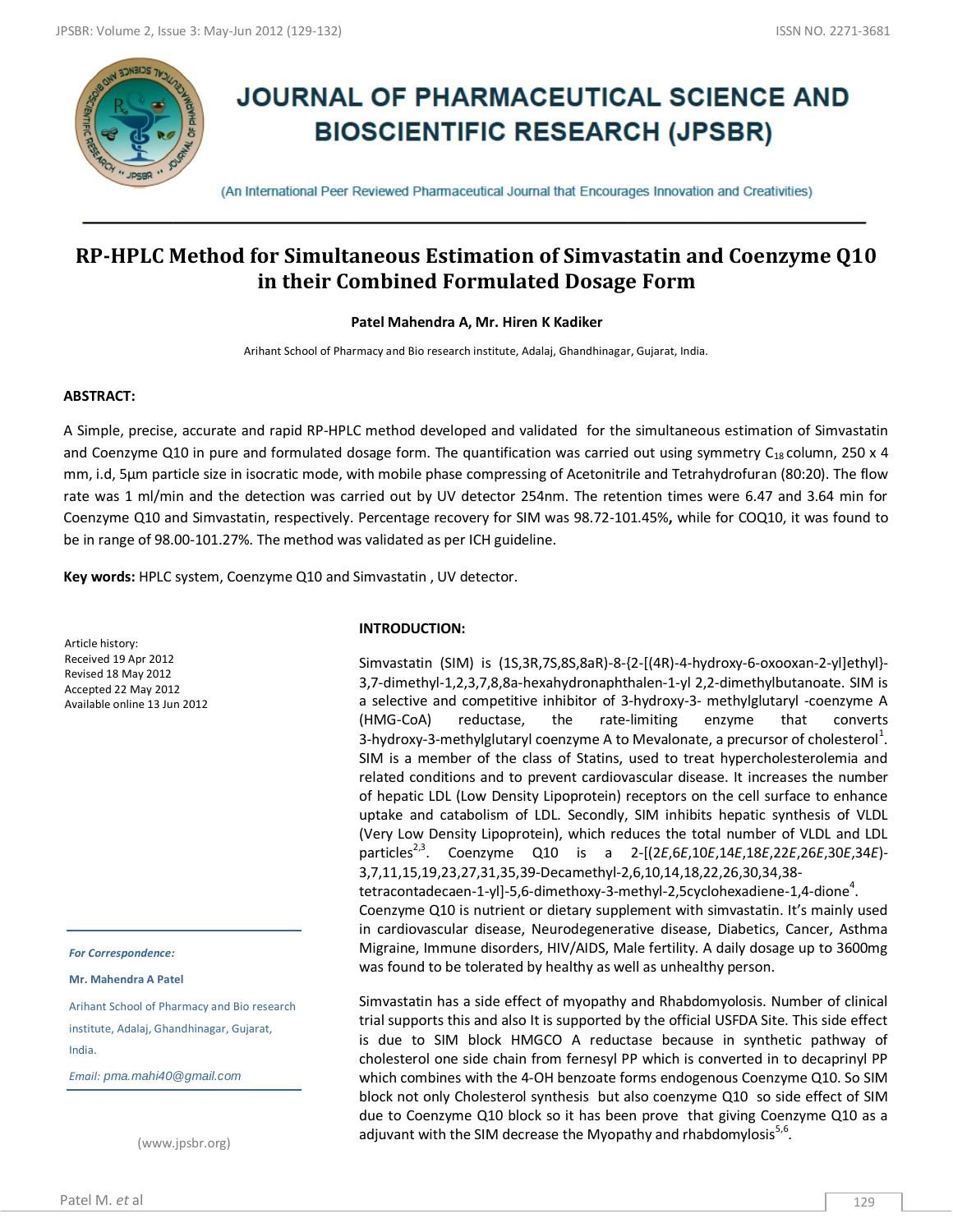The combination of this both drug are still under clinical trials and hence till date we have not come across any reported method for simultaneous estimation of the simvastatin and coenzyme Q10 during our continues reference work.

#### **MATERIALS AND METHOD**

#### **Chemicals and Reagents**

Acetonitrile for HPLC (RFCL Lmt,Rankem) Tetrahydrofuran for HPLC (RFCL Lmt,Rankem).

# **Apparatus and Instrumentation**

HPLC: Thermo fisher

UV-Visible Detector:UV 2000,ss420 Column :- Thermo Hypersil-Keystone, 250mm x 4mm, 5 µm UV 1800 Spectrophotometer - Shimadzu Shimadzu – AUX 220 balance Uni Bloc – Shimadzu Sonicator-Soltec-Sonica Ultrasonic Cleaner (Spincotech Pvt. Ltd.) Durasil-Pipettes of 2 and 5 ml capacity were used.

Glassware - Borosil-Volumetric flasks of 10 and 25ml capacity were used.

#### **Chromatographic conditions**

**Stationary phase**: Thermo Hypersil-Keystone, 250mm x 4mm,  $5 \mu m$ **Mobile phase:** Acetonitrile:tetrahydrofuran (80:20v/v) **Flow rate:** 1.0 ml/min **Wavelength:** 254 nm **Run time:** 8min

# **EXPERIMENTAL**

All chemicals and reagents used were of AR/HPLC grade.

# **Preparation of mobile phase**

A degassed mixture of THF and Acetonitrile in the ratio of 20:80 (v/v) was prepared and the mixture was filtered through  $0.45$   $\mu$  membrane filters and it was degassed.

# **Preparation of SIM stock solution**

Accurately weighed SIM(25 mg) was transferred to 25 ml volumetric flask and dissolved in mobile phase and diluted up to the mark with mobile phase to give a stock solution having strength 1 mg/ml (1000  $\mu$ g/ml).

# **Working standard solution of SIM**

100 µg/ml of SIM working standard solution was prepared by diluting 2.5 ml of stock solution with methanol to 25 ml with mobile phase.

# **Preparation of COQ10 stock solution**

Accurately weighed COQ10 (25 mg) was transferred into 25 ml volumetric flask and dissolved in mobile phase and diluted up to the mark with mobile phase to give a stock solution having strength 1 mg/ml (1000  $\mu$ g/ml).

# **Working standard solution of COQ10**

100 µg/ml of COQ10 working standard solution was prepared by diluting 2.5ml of stock solution to 25 ml with mobile phase..

# **Calibration curve**

Calibration curves were prepared by taking appropriate aliquots of 0.5, 1.0, 1,5, 2.0, 2.5, 3.0ml of above mixed preparation and diluted with the mobile phase to get 5,10,15,20,25,30 µg/ml of both drugs. Representative Chromatogram of calibration curve for Simvastatin (5-30 µg/ml) and Coenzyme Q10 (5-30 µg/ml) is shown in Figure 2.

# **Procedure for analysis of tablet formulation**

Total 20 tablets were accurately weighted and triturated with glass mortar and pestle. The powder equivalent to 10 mg of Simvastatin and 20 mg of Coenzyme Q10 was taken in 100 ml volumetric flask; mobile phase was added and the flask was kept in an ultrasonic bath for 10 min. The volume was made up to mark and the solution was filtered through 0.2 micron nylon membrane filter. 1ml of above filter solution was further diluted to 10 ml with mobile phase. The above solution was analyzed under optimized chromatographic conditions.

#### **VALIDATION OF RP-HPLC METHOD**

# **Linearity**

Aliquots of standard solutions of Simvastatin and coenzyme Q10 in range of 5-30  $\mu$ g/ml, was prepared from working standard solution and injected to system with stated chromatographic conditions and analyzed. The graph of peak area obtained versus respective concentration was plotted. The mean area with its standard deviation and % relative standard deviation of peak were calculated.

# **PRECISION**

# **1. Repeatability**

Three different standard solutions of Simvastatin and Coenzyme Q10 (10,15,20µg/ml) were prepared from working standard solution and injected three times to system with stated chromatographic conditions and analyzed.

# **2. Intraday precision**

Standard solutions Simvastatin and coenzyme Q10 (5-30 ug/ml) were prepared from working standard solution and injected in to system with stated chromatographic conditions and analyzed, three times in a day.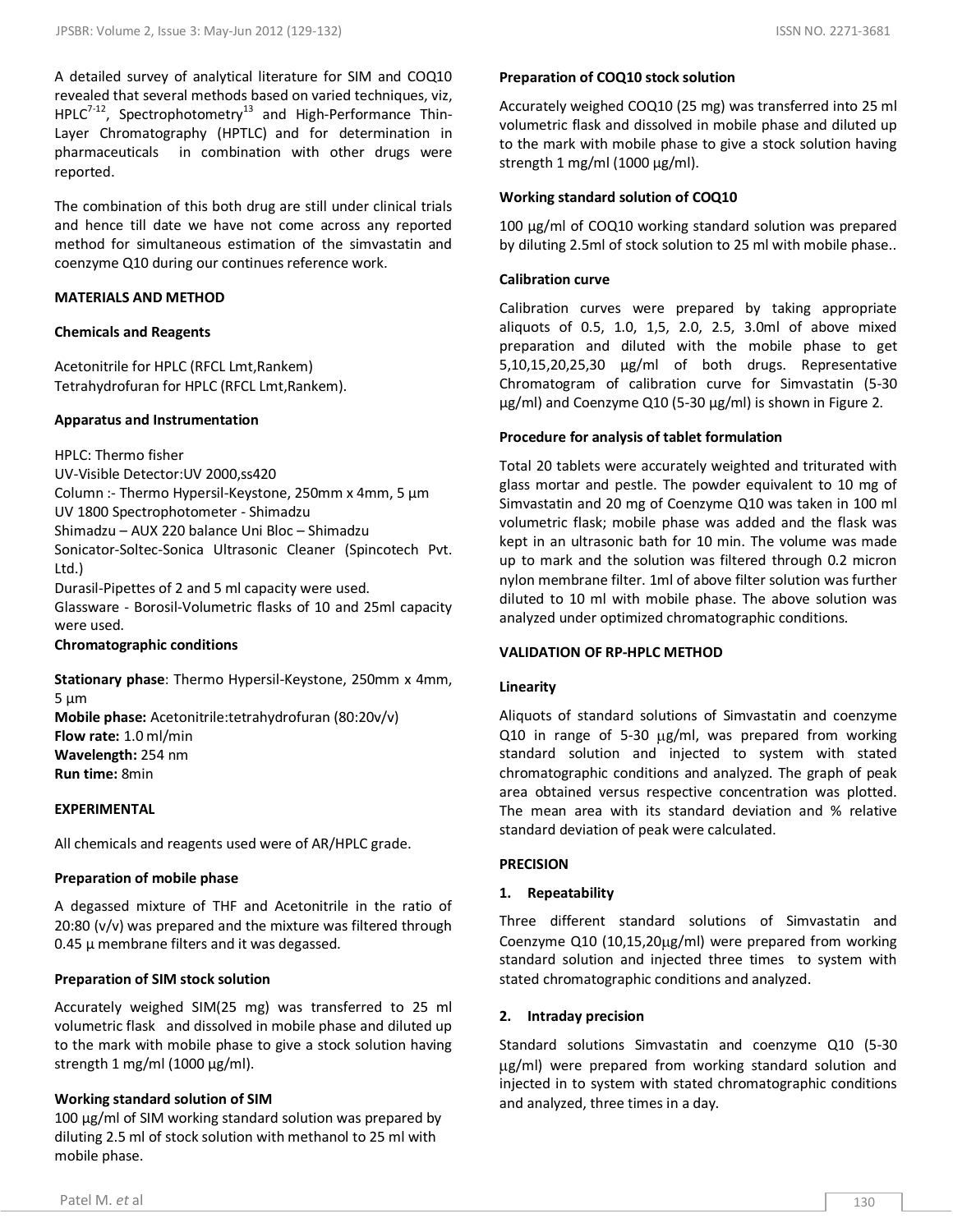

**Figure 1:** Representative chromatogram obtained for standard mixture containing SIM (50 mg/ml, 3.64 min) and COQ10 (50 mg/ml, 6.47 min)



**Figure 2:** Representative Chromatogram of calibration curve for Simvastatin and Coenzyme Q10 (5-30 µg/ml)

# **3. Interday precision**

Standard solutions Simvastatin and coenzyme Q10 (5-30  $\mu$ g/ml) were prepared from working standard solution and injected in to system with stated chromatographic conditions and analyzed, three days.

# **ACCURACY**

Accuracy may often be expressed as percentage recovery. The accuracy was determined by standard addition method.

To a fixed amount of pre-analyzed sample (1.0 ml) mixture of Simvastatin (50 $\mu$ g/ml) and Coenzyme Q10 (100  $\mu$ g/ml) increasing amount of its working standard solution  $(2.5,5.0,7.5m)$  of  $10\mu g/ml$  of Simvastatin and 20  $\mu g/ml$ coenzyme Q10) were added in three different 10 ml volumetric flask and made up to mark with methanol. Samples were injected to system and analyzed. The mean % recovery from of peak areas calculated (Table 1).

# **LIMIT OF DETECTION (L.O.D.)**

The L.O.D. was estimated from the set of 5 calibration curves is shown in eq. 1.

**LOD = 3.3 × (S.D./Slope)-------------------------1**

# Where,

S.D. = Standard deviation of the Y- intercepts of the 5 calibration curves.

Slope = Mean slope of the 5 calibration curves.

# **LIMIT OF QUANTIFICATION (L.O.Q.)**

The L.O.Q. was estimated from the set of 5 calibration curves is shown in eq. 2.

$$
LOQ = 10 \times (S.D./Slope)
$$
............ 2

Where,

manus m

S.D.= Standard deviation of the Y- intercepts of the 5 calibration curves.

Slope = Mean slope of the 5 calibration curves.

#### **RESULT AND DISCUSSION**

For RP-HPLC method different mobile phases were tried and the mobile phase containing Acetonotrile and Tetrahydrofuran  $(80:20, v/v)$  was found to be optimal for obtaining well defined and resolved peaks with mean retention times 3.64 min and 6.47 min for SIM and COQ10 respectively. The representative chromatogram of the standard solution of mixture is shown in Figure 1.

Results were found to be linear in the concentration range of 5-30 mg/mL for both drugs. The correlation coefficients for the plots were 0.999 for SIM and 0.999 for COQ10. The proposed method was also evaluated by the assay of formulated tablets containing SIM and COQ10. The % assay was found to be 99.79 ± 0.542 for SIM and 101.69 ± 0.709 for COQ10 (mean ± S.D., n = 6). The method was found to be accurate and precise, as indicated by recovery studies and % RSD not more than 2. The summary of validation parameters of proposed HPLC method is given in Table 2.

**Table 1** Accuracy for Simvastatin and Coenzyme Q10

| <b>SIM</b> | COQ<br>10 | <b>STD</b><br>added |           | Total      |           | Amount<br>recovered |           | %<br>recovery |           |
|------------|-----------|---------------------|-----------|------------|-----------|---------------------|-----------|---------------|-----------|
|            |           | <b>SIM</b>          | COQ<br>10 | <b>SIM</b> | COQ<br>10 | <b>SIM</b>          | COQ<br>10 | <b>SIM</b>    | COQ<br>10 |
| 5          | 10        | 2.5                 | 5         | 7.5        | 15        | 2.53                | 5.06      | 101.45        | 101.27    |
| 5          | 10        | 5                   | 10        | 10         | 20        | 5.1                 | 9.93      | 101.80        | 99.37     |
| 5          | 10        | 7.5                 | 15        | 12.5       | 25        | 7.6                 | 15.12     | 101.44        | 100.84    |

#### **CONCLUSION**

The proposed method is simple, sensitive and reproducible and hence can be used in routine for determination of Simvastatin and Coenzyme Q10 in pharmaceutical preparations. Statistical analysis of the results has been carried out revealing high accuracy and good precision. The developed method can be used for routine quantitative estimation of Simvastatin and Coenzyme Q10 in pharmaceutical preparation. The